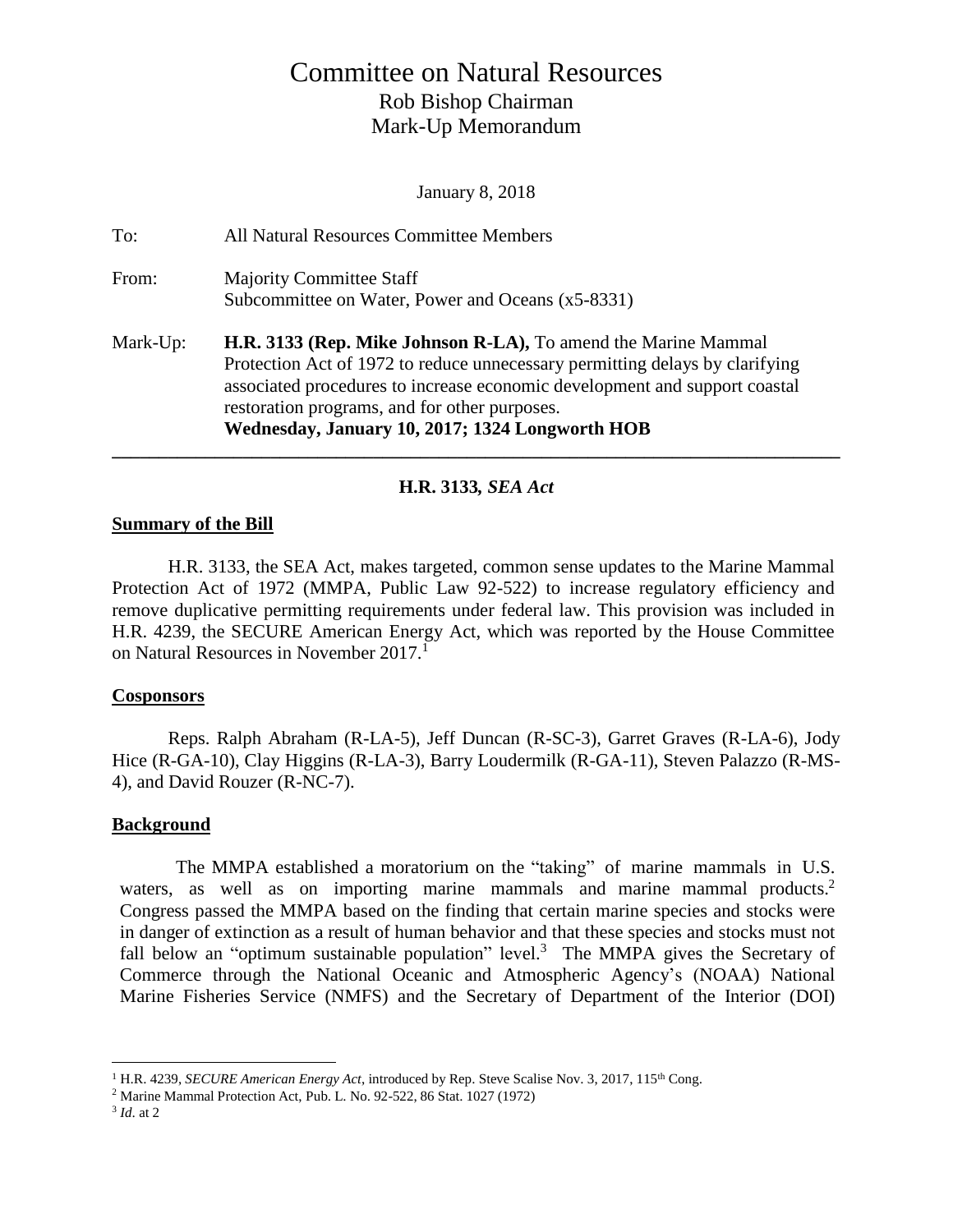through the Fish and Wildlife Service (FWS) authority for the conservation and management of marine mammal species. 4

Both the MMPA and the Endangered Species Act of 1973 (ESA, 16 U.S.C. 1531 et seq.) employ the concept of "take" to refer to prohibited activities.<sup>5</sup> The MMPA defines "take" as "to harass, hunt, capture, or kill, or attempt to harass, hunt, capture, or kill any marine mammal."<sup>6</sup> The Code of Federal Regulations further details the "taking" of a marine mammal to include "the collection of dead animals…; the restraint…of a marine mammal, no matter how temporary; the negligent or intentional operation of an aircraft or vessel, or the doing of any other negligent or intentional act which results in disturbing or molesting a marine mammal; the feeding or attempting to feed a marine mammal in the wild."<sup>7</sup>

Some scientists have suggested that the definition of "take" under the MMPA warrants re-evaluation. Critics believe that the definition, in its current form, may be "overly broad and encompassing, as well as unenforceable in many situations." <sup>8</sup>

The 1994 reauthorization of the MMPA re-defined the term "harassment" under the MMPA to include two levels of harassment—level A and level  $B$ <sup>9</sup>. In general, "level A" refers to harassment with the potential to injure a marine mammal while "level B" includes harassment with the potential to disturb a marine mammal.<sup>10</sup>

However, some federal agencies have found it difficult in the past to enforce "level B" harassment, which leaves the public with much uncertainty as to what may constitute harassment.<sup>11</sup> For instance, under this definition, it is unclear whether any recreational, commercial, or scientific activity simply noticed by a marine mammal qualifies as harassment under the MMPA.<sup>12</sup>

The MMPA does allow for the authorization of the taking of marine mammals incidental to activities if such action is expected to have only a negligible impact on the species. There are two types of authorizations that can be issued – a letter of authorization (LOA) and an incidental harassment authorization  $(II)$ <sup>13</sup> A LOA is typically used for activities that may result in harassment for multiple years or that may result in serious injury or mortality of marine mammals and are valid for up to five years.<sup>14</sup> An IHA is typically used for activities that may

 $\overline{a}$ 

<sup>14</sup> *Id*. at 13

<sup>4</sup> Eugene H. Buck, CONG. RESEARCH SERV., RL30120, THE MARINE MAMMAL PROTECTION ACT: REAUTHORIZATION ISSUES 4(2007), *available at* http://www.crs.gov/

<sup>5</sup> *See* Nat'l Marine Fisheries Serv., U.S. Dep't of Commerce, Protected Resource Glossary, *available at*  <http://www.nmfs.noaa.gov/pr/glossary.htm>

<sup>6</sup> 16 U.S.C. 1362(13)

 $7$  50 C.F.R. 216.3 (2016)

<sup>8</sup> Buck, *supra* note 3, at 36

<sup>9</sup> 16 U.S.C. 1362(18); Buck, *supra* note 3, at 36

 $1016$  U.S.C. 1362(18)(C)-(D)

<sup>11</sup> U.S. COMM'N ON OCEAN POLICY, AN OCEAN BLUEPRINT FOR THE 21ST CENTURY: FINAL REPORT 312 (2004), a*vailable at [http://www.jointoceancommission.org/~/media/JOCI/PDFs/USCOP\\_report.pdf](http://www.jointoceancommission.org/~/media/JOCI/PDFs/USCOP_report.pdf)*.

<sup>12</sup> *Id*. at 11

<sup>13</sup> 50 C.F.R. 216.101-216.108 (2016); Nat'l Marine Fisheries Serv., U.S. Dep't of Commerce, Incidental Take Authorizations under the MMPA, <http://www.nmfs.noaa.gov/pr/permits/incidental/>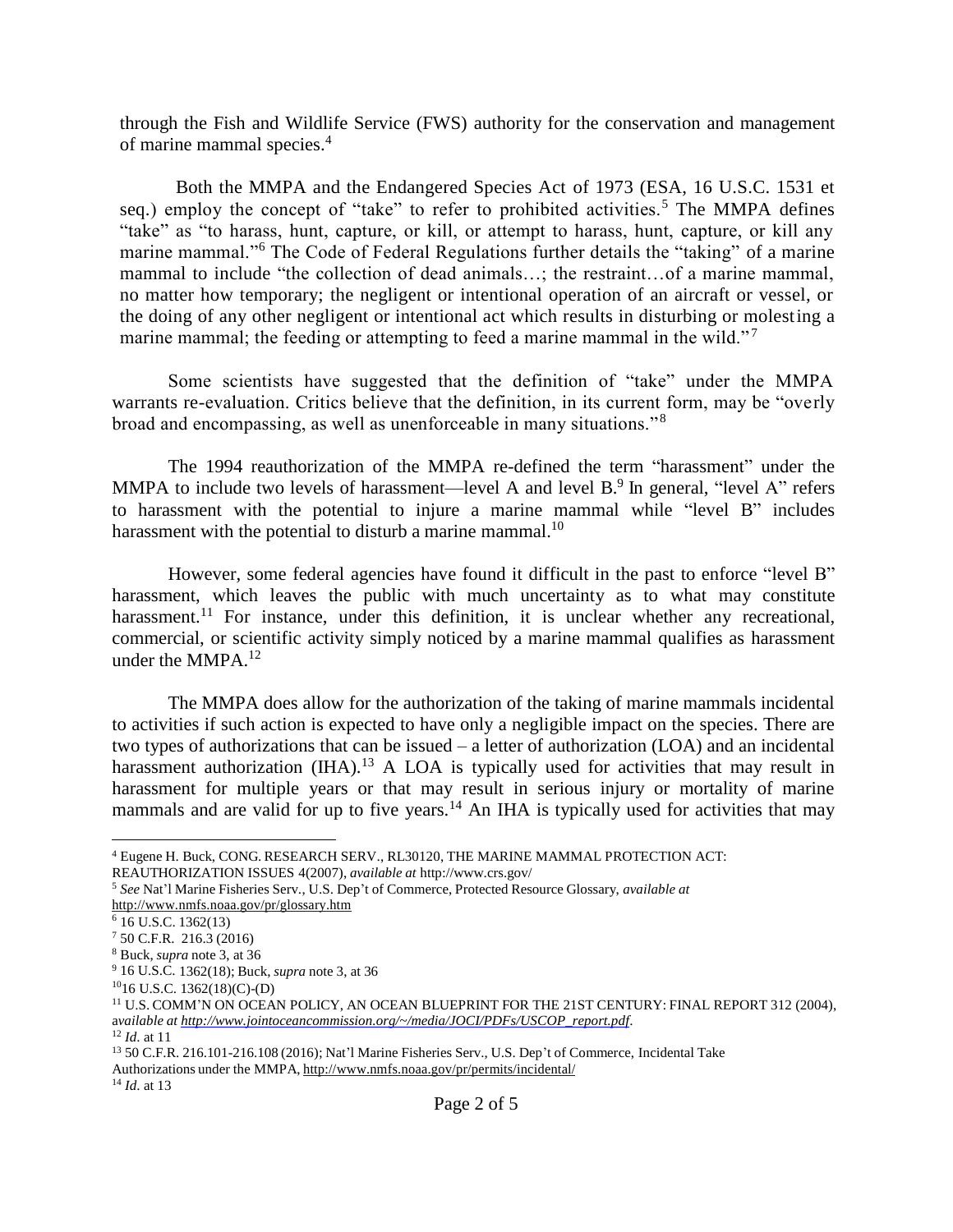result in harassment only and are valid for one year.<sup>15</sup> These authorizations are often issued for activities that produce underwater disturbances or sounds, such as coastal and habitat restoration, construction, military sonar exercises, and geophysical surveys for research and offshore energy exploration.<sup>16</sup>

While the MMPA provides an opportunity for people and organizations to partake in activities that may cause harassment to marine mammals, the process to obtain an incidental take authorization is known to be very burdensome and time consuming.<sup>17</sup> In an effort to avoid stalled applications, the law includes statutory deadlines for federal agencies processing IHA applications. However, industry members have testified in front of the House Committee on Natural Resources that excessive delays continue, citing delays in excess of hundreds of days.<sup>18</sup>

In recent years, such bureaucratic delays have been inherent in the IHA permitting process. This led directly to poorly informed decisions when it comes to offshore natural resource management.<sup>19</sup> In addition to a geological and geophysical permit from the Bureau of Ocean Energy Management (BOEM), applicants must also secure an IHA, which is reviewed and permitted by NMFS or the FWS.

Acoustic geological and geophysical testing uses mechanically generated sound waves to transit energy to the subsurface of the seafloor. The returning sound waves are captured by hydrophones, which record data of subsea geology and potential hydrocarbon reserves. These surveys are also conducted for research purposes, such as identifying earthquake fault zones. Due to the possibility that the sound generated by seismic testing may disturb marine mammals, an ITA is required for permitting in the Outer Continental Shelf Atlantic and Alaskan waters.<sup>20</sup> To date, there are no confirmed instances of harm or death to marine mammals, fish, or other marine life. $21$ 

A recently published GAO Report found that NMFS and FWS failed in the most basic tasks, such as accurately recording application dates and timelines. IHA applications sat in these

 $\overline{a}$ 

<sup>15</sup> *Id.*at 13

<sup>16</sup> *Id*. at 13

<sup>17</sup> *Examining Deficiencies in Transparency at the Department of the Interior*: Hearing Before the Subcomm. on Energy and Mineral Resources of the H. Comm. on Natural Res., 114th Cong. (2016) (statement of Peter Seidel, International Association of Geophysical Contractors), *available at* 

[https://naturalresources.house.gov/uploadedfiles/seidel\\_testimony.pdf.](https://naturalresources.house.gov/uploadedfiles/seidel_testimony.pdf)

<sup>&</sup>lt;sup>18</sup> *Examining the Impacts of Federal Natural Resources Laws Gone Astray, Part II:* Hearing before the Subcomm. On Oversight and Investigations of the H. Comm. on Natural Res., 115<sup>th</sup> Cong. (2017) (statement of Nikki Martin, International Association of Geophysical Contractors), *available at*

https://naturalresources.house.gov/uploadedfiles/testimony\_martin\_7.18.17.pdf

<sup>&</sup>lt;sup>19</sup> Examining the Impacts of Federal Natural Resources Laws Gone Astray, Part II: Hearing before the Subcomm. On Oversight and Investigations of the H. Comm. on Natural Res., 115<sup>th</sup> Cong. (2017) (statement of Nikki Martin, International Association of Geophysical Contractors), *available at*

https://naturalresources.house.gov/uploadedfiles/testimony\_martin\_7.18.17.pdf

<sup>20</sup> GOV'T ACCOUNTABILITY OFFICE, GAO-18-60, OFFSHORE SEISMIC SURVEYS: ADDITIONAL GUIDANCE NEEDED TO HELP ENSURE TIMELY REVIEWS (2017), p.12.

<sup>21</sup> IAGC, Debunking Offshore Oil & Gas Exploration Myths: Seismic Surveys. *Available at:*

http://www.iagc.org/uploads/4/5/0/7/45074397/iagc\_debunking\_offshore\_oil\_exploration\_-\_short\_final\_final\_\_11.14.17.pdf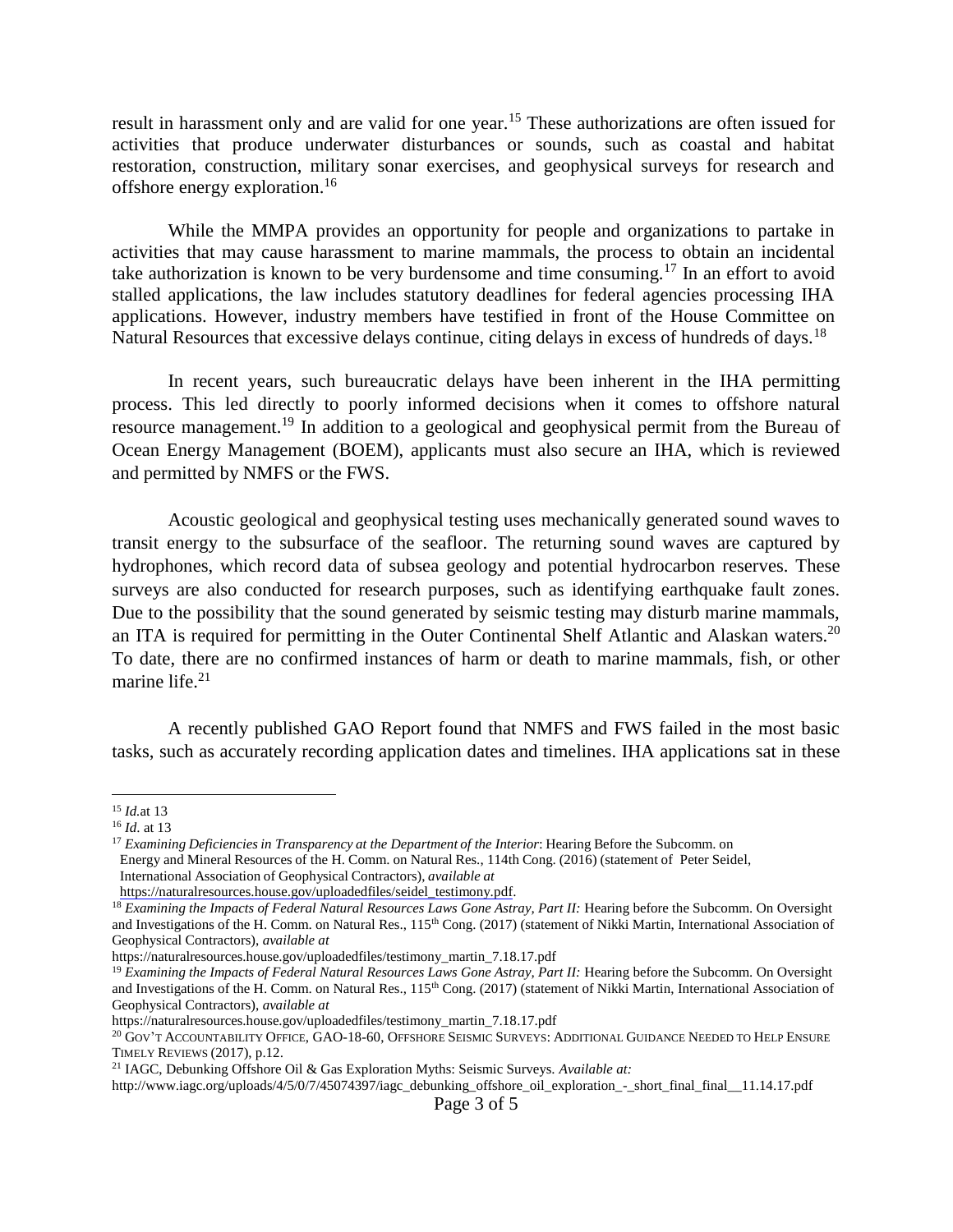agencies, sometimes for years.<sup>22</sup> Because oil and gas resource estimates are an integral part of effective natural resource management, it is necessary to maintain a careful and accurate accounting of our nation's resources. Federal agencies and companies rely directly on seismic information when making the policy and business decisions.

Delays under the IHA process have hampered seismic activity that supports utilization of our offshore resources. In addition, ESA-listed species recovery efforts have also been hampered or delayed by the current IHA process. During a 2013 Water, Power and Oceans Subcommittee hearing on marine mammal predation of ESA-listed salmon species in the Pacific Northwest, Mr. Norman, then-Regional Director of the Washington Department of Fish and Wildlife testified that: "[T]he conditions associated with the current requirements of Section 120 of the Marine Mammal Protection Act (MMPA) are challenging and expensive to implement, limited in scope, and legal challenges have slowed the progress in reducing impacts to salmon."23

Furthermore, a 2016 Federal Court of Appeals case revoked the U.S. Navy's authorization to use sonar for critical national security training due to conflicts with take requirements under the MMPA.<sup>24</sup>

H.R. 3133, the SEA Act, directly addresses these delays by making targeted, common sense updates to the MMPA to increase regulatory efficiency and remove duplicative permitting requirements under federal law. These reforms support coastal habitat and species restoration, U.S. national security, and American energy independence. The provisions in H.R. 3133 achieve the goals set forth by the Administration to increase efficiency and effectiveness of federal regulations, especially pertaining to ways to better meet multiple statutory mandates and timelines.<sup>25</sup>

#### **Major Provisions/Analysis of H.R. 3133**

 $\overline{a}$ 

*Section 2* clarifies who may apply for IHA permits and eliminates several vague restrictions impeding the permit process. This section establishes pragmatic expectations for reporting on harassment of protected species. Further, the Secretary may not impose conditions on authorizations that substantially change the operations or scope of the activity described in the application.

 $^{22}$  Gov't Accountability Office, GAO-18-60, Offshore Seismic Surveys: Additional Guidance Needed to Help Ensure TIMELY REVIEWS (2017), p.32.

<sup>&</sup>lt;sup>23</sup>Legislative Hearing on H.R. 1308, Before the Subcomm. on Water and Power of the H. Comm. on Natural Res  $113<sup>th</sup>$  Cong. (2013) (statement of Guy Norman, Regional Director of Washington Department of Fish and Wildlife), available at: https://naturalresources.house.gov/uploadedfiles/normantestimony06-13-13.pdf

<sup>&</sup>lt;sup>24</sup> Conservation Council for Hawaii, et al., v. National Marine Fisheries Service, et al. U.S. District Court for the District of Hawaii, filed March 31, 2015, *available at*: https://www.scribd.com/document/260644325/2015-3-31-Amended-

Order?irgwc=1&content=10079&campaign=Skimbit%2C%20Ltd.&ad\_group=38395X1559467X17235c8f19f8459160a5f80515 dcb78e&keyword=ft750noi&source=impactradius&medium=affiliate

<sup>&</sup>lt;sup>25</sup> Legislative Hearing on H.R. 200, Before the Subcomm on Water, Power and Oceans of the H. Comm. on Natural Res 115<sup>th</sup> Cong. (2017) (statement of Chris Oliver, Assistant Administrator for the National Marine Fisheries Service, Dept. of Commerce), *available at:* https://naturalresources.house.gov/uploadedfiles/testimony\_oliver.pdf